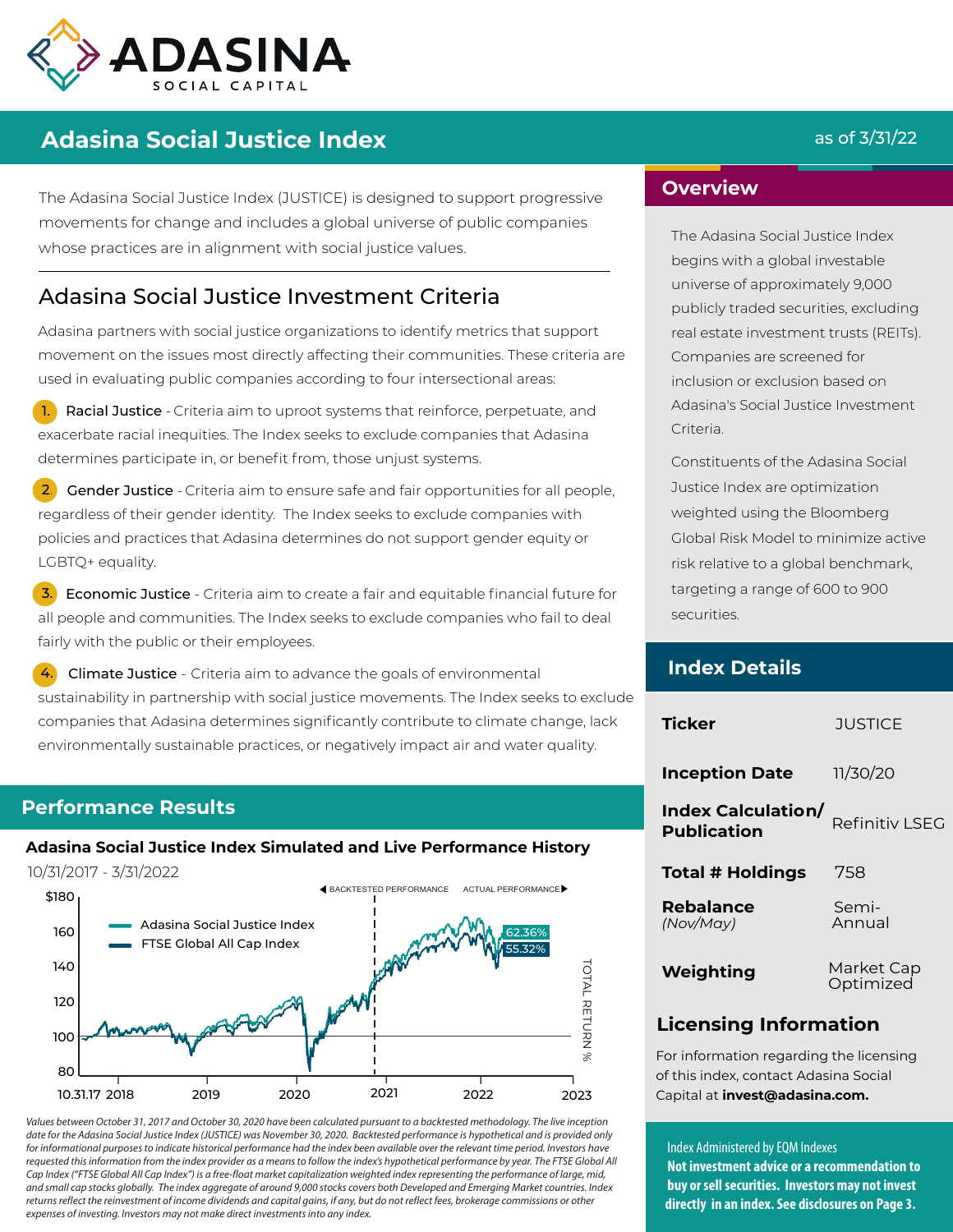

# **Adasina Social Justice Index**

# **Top 10 Constituents**

|    | NOVARTIS AG-REG         | 1.34 |
|----|-------------------------|------|
| 2  | NVIDIA CORP             | 1.29 |
| 3  | MASTERCARD INC - A      | 1.28 |
| 4  | CHUBB ITD               | 1.27 |
| 5  | WW GRAINGER INC         | 1.13 |
| 6  | DANAHER CORP            | 1.13 |
| 7  | AMERICAN EXPRESS CO     | 0.98 |
| 8  | BRISTOL-MYERS SQUIBB CO | 0.97 |
| 9  | <b>ADOBE INC</b>        | 0.94 |
| 10 | CORNING INC             | 0.93 |
|    |                         |      |

#### Source: Bloomberg

Inclusion of a security within the Index is not a recommendation by EQM Indexes to buy, sell, or hold such security, nor is it considered to be investment advice. EQM Indexes is not an investment advisor, and makes no representation regarding the advisability of investing in any such security.

# **Asset Allocation**



**Index Wt %**



# About EQM Indexes

### **EQM INDEXES, LLC**

EQM Indexes LLC is a woman-owned firm dedicated to creating and supporting innovative indexes that track growth industries and emerging investment themes. Co-founded by Jane Edmondson, a former Institutional Portfolio Manager with more than 25 years in the investment industry, our index design expertise spans a wide range of asset classes and financial instruments.

We partner with issuers and work jointly with other index firms to provide benchmarks for Exchange Traded Products (ETPs) such as Exchange Traded Funds (ETFs), Exchange Traded Notes (ETNs), and other similar products. EQM Indexes LLC also assists firms on a fee basis to design and implement their index ideas.

**EQM Indexes, LLC** 10620 Treena Street Suite 230 San Diego, CA 92131 **For More** eqmindexes.com **Information:**

**Contact: 858.935.6041**

**Visit Us** Index Adminstered by EQM Indexes **Not investment advice or a recommendation to buy or sell securities. Investors may not invest directly in an index.**

# as of 3/31/22

# Constituent Requirements

1. Companies are screened for inclusion or exclusion based on Adasina's Social Justice Investment Criteria in the following categories:

#### **A) Racial Justice**

- **Decarceration**
- Land Rights & Self-Determination
- **Equity & Inclusion**
- **Fair Dealing**

#### **B) Gender Justice**

- Gender Equity
- **LGBTQ+ Equality**

#### **C) Economic Justice**

- Livable Wages
- **Fair Labor**
- **Fair Lending**

#### **D) Climate Justice**

- **Environmental Sustainability**
- Clean Air & Water

#### **E) Movement Aligned**

- **Animal Welfare**
- **Human Safety**
- Corporate Citizenship
- Corporate Accountability

2. Listing on a regulated stock exchange in the form of shares tradable for foreign investors without restrictions.

3. Market capitalization of at least \$300 million USD at time of inclusion.

4. Average daily traded value of at least \$1 million USD over the last six months at time of inclusion, or adequate constituent liquidity and accessibility for an exchange listed product as determined by the Index Provider.

5. Non-US companies will be U.S. exchange traded ADRs if available, provided their liquidity is comparable to locally traded shares.

**Asadina Social Capital** 548 Market Street, Suite 60335 San Francisco, CA 94104-5401 **415.986.5500**